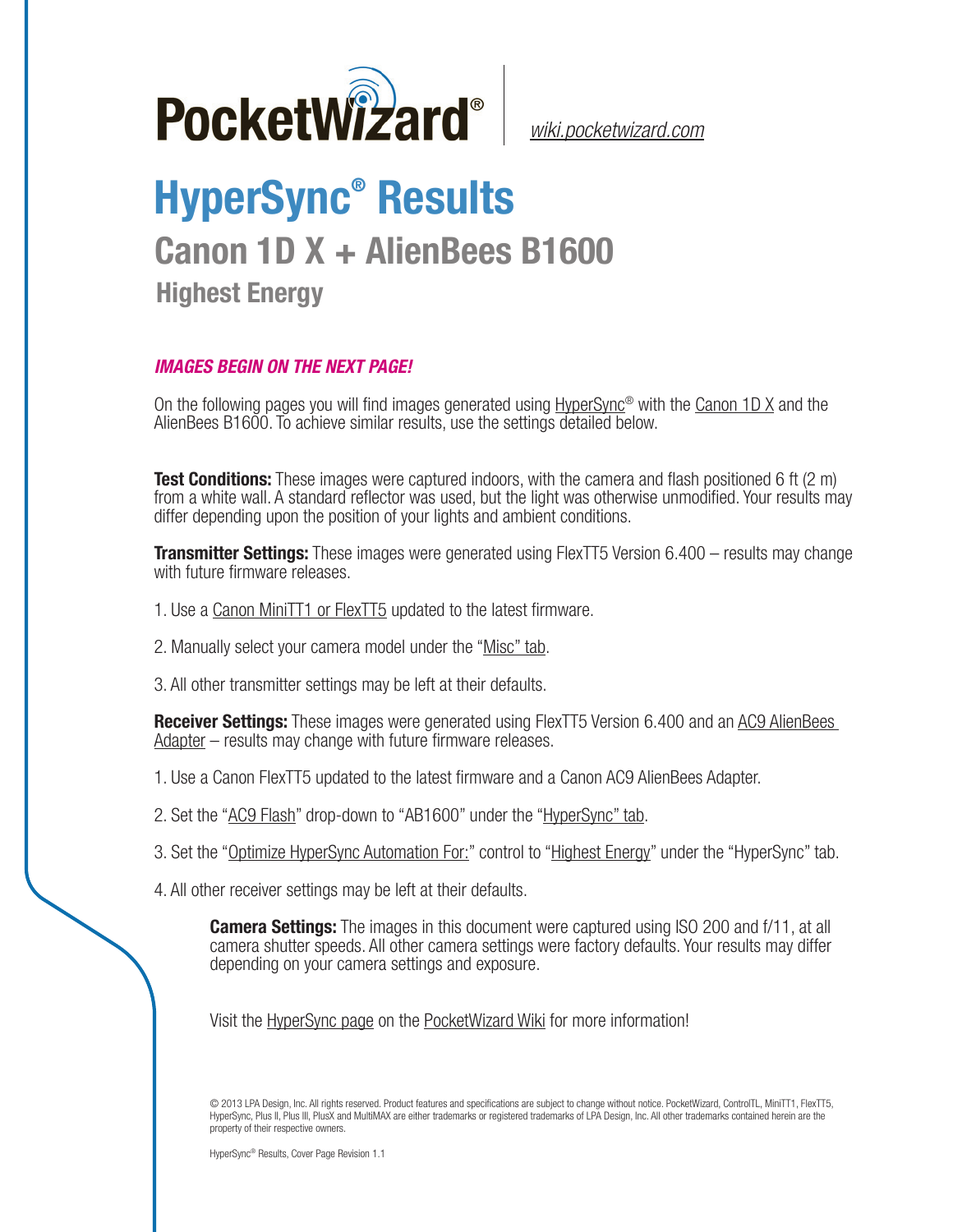

Canon 1D X, AlienBees B1600, +3 (Full Power) Optimize HyperSync Automation For: Highest Energy PDF Revision 1.1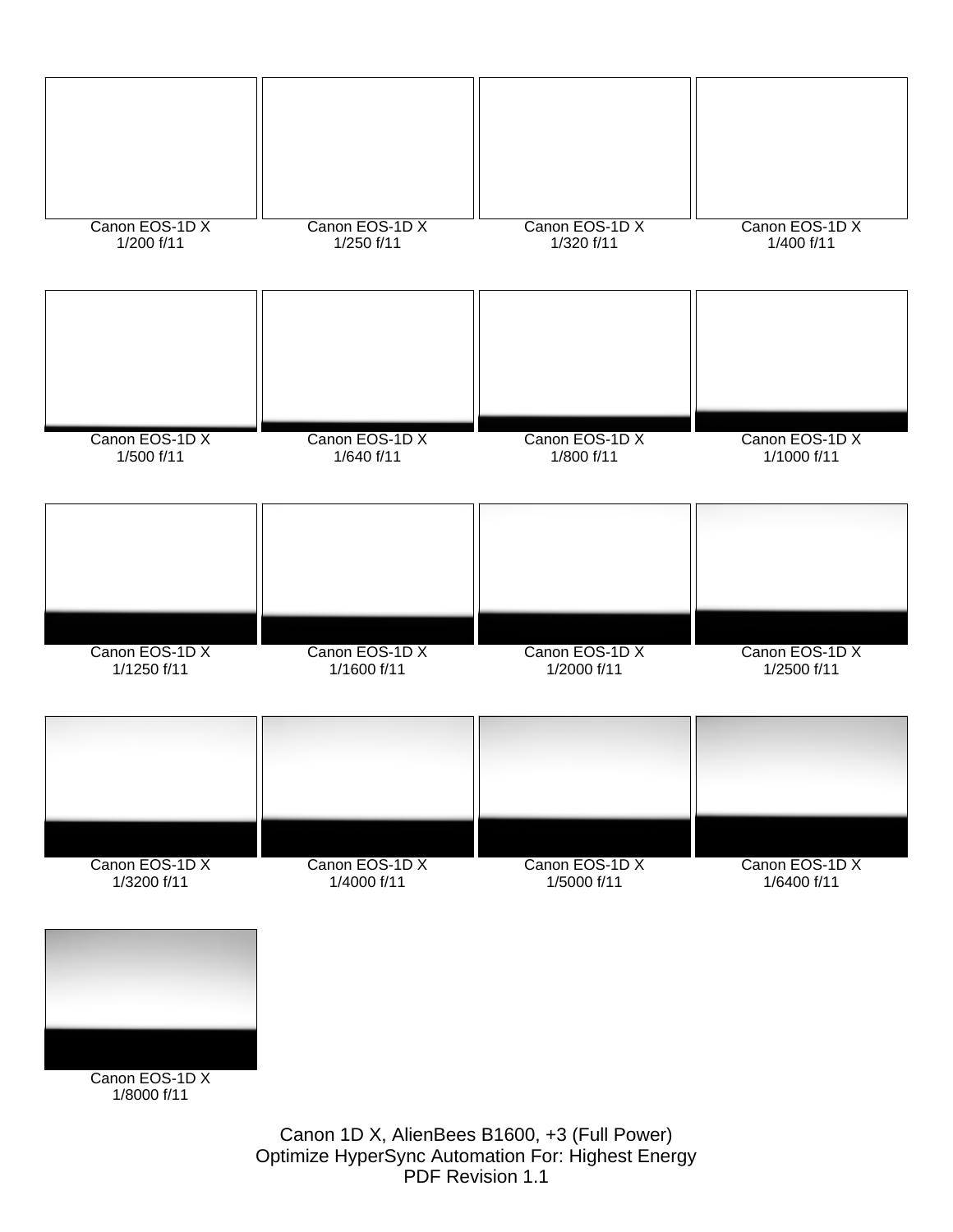

Optimize HyperSync Automation For: Highest Energy

PDF Revision 1.1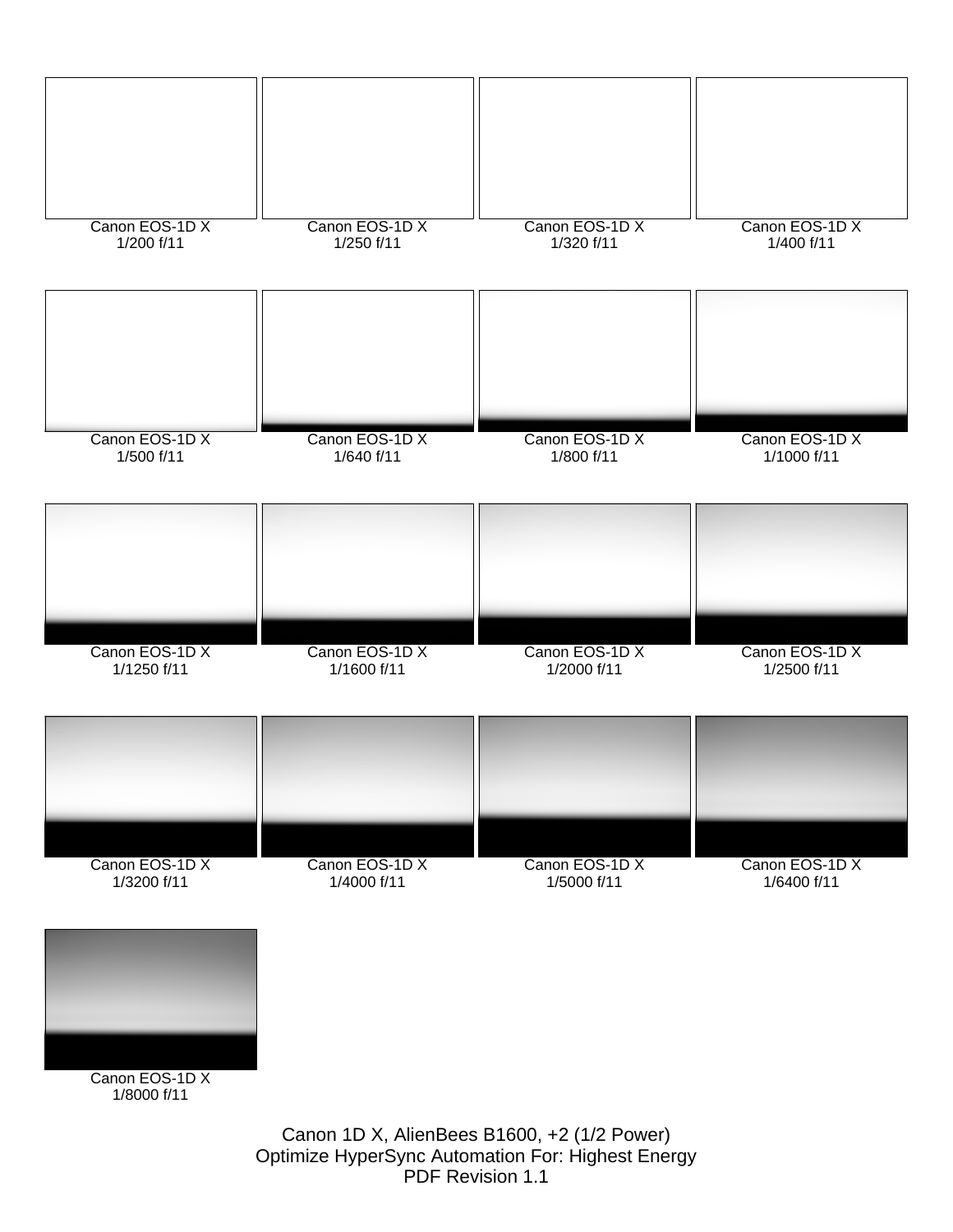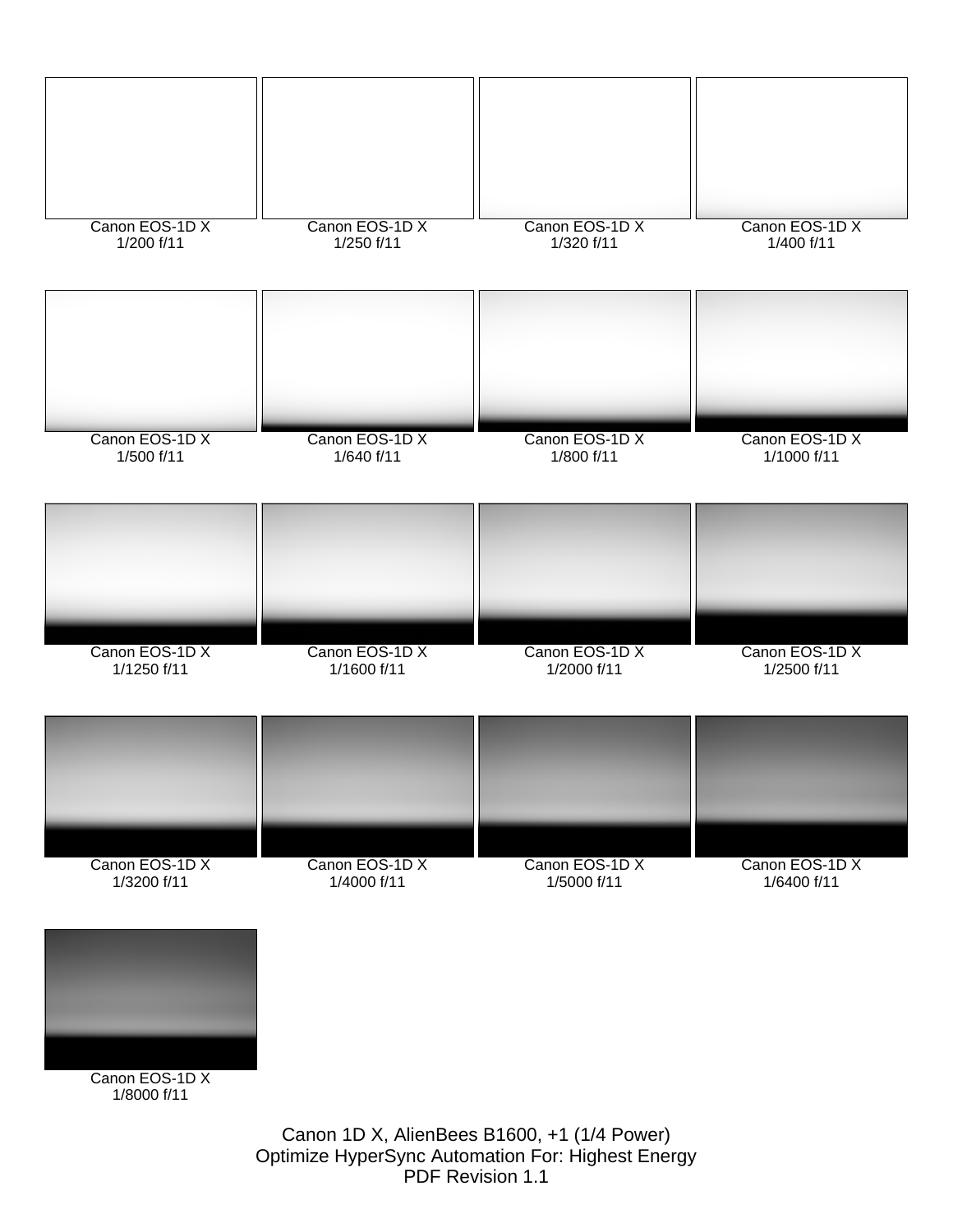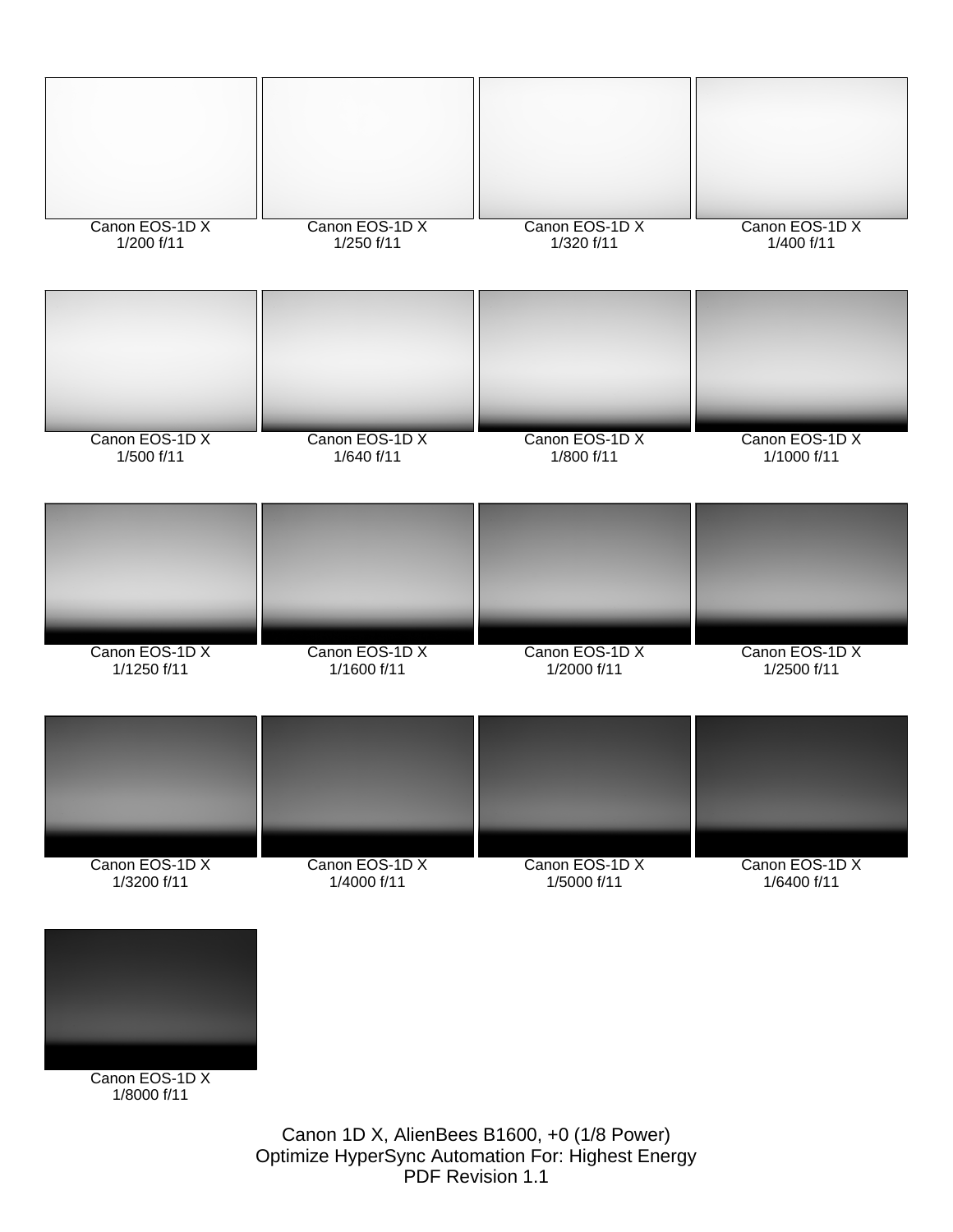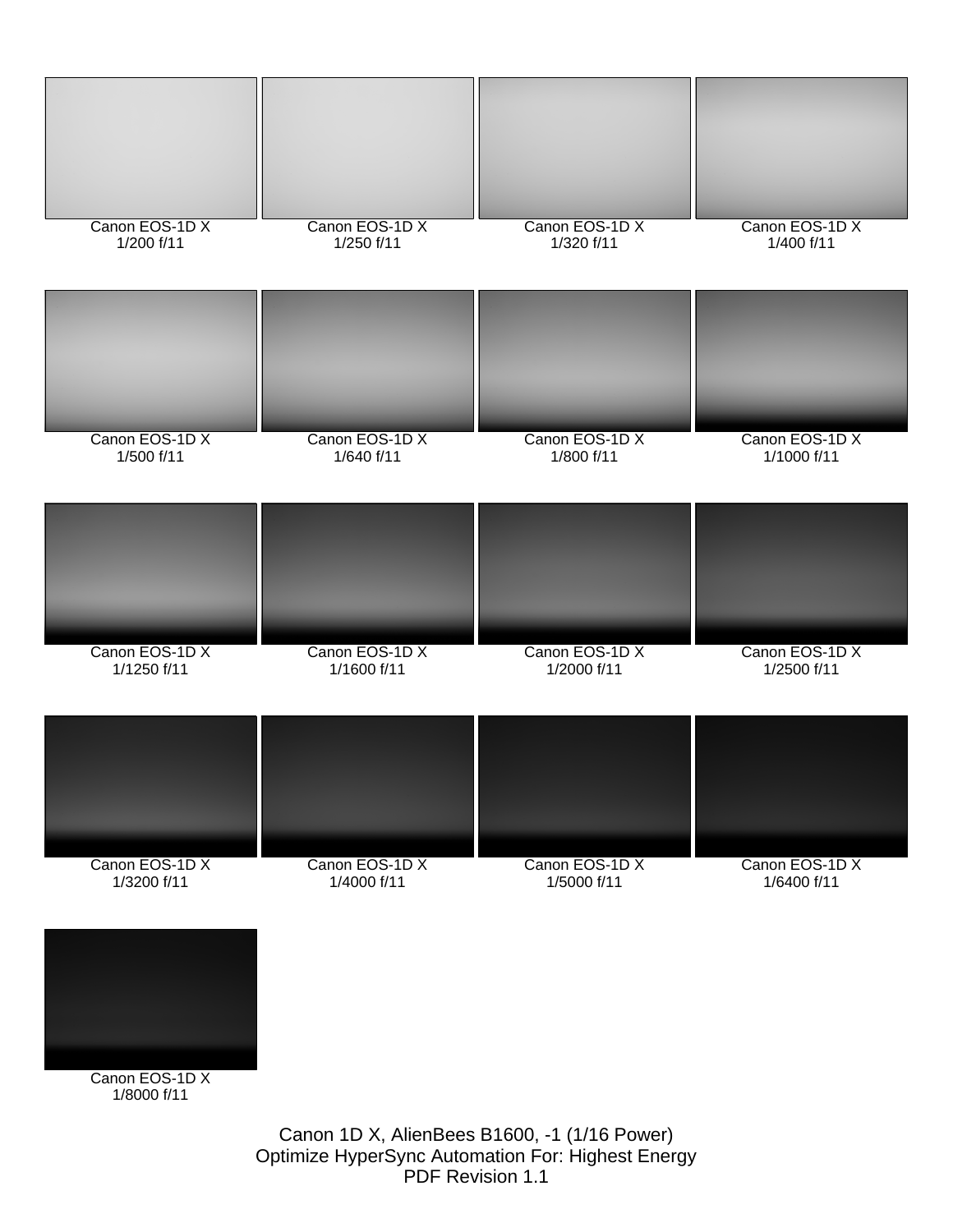